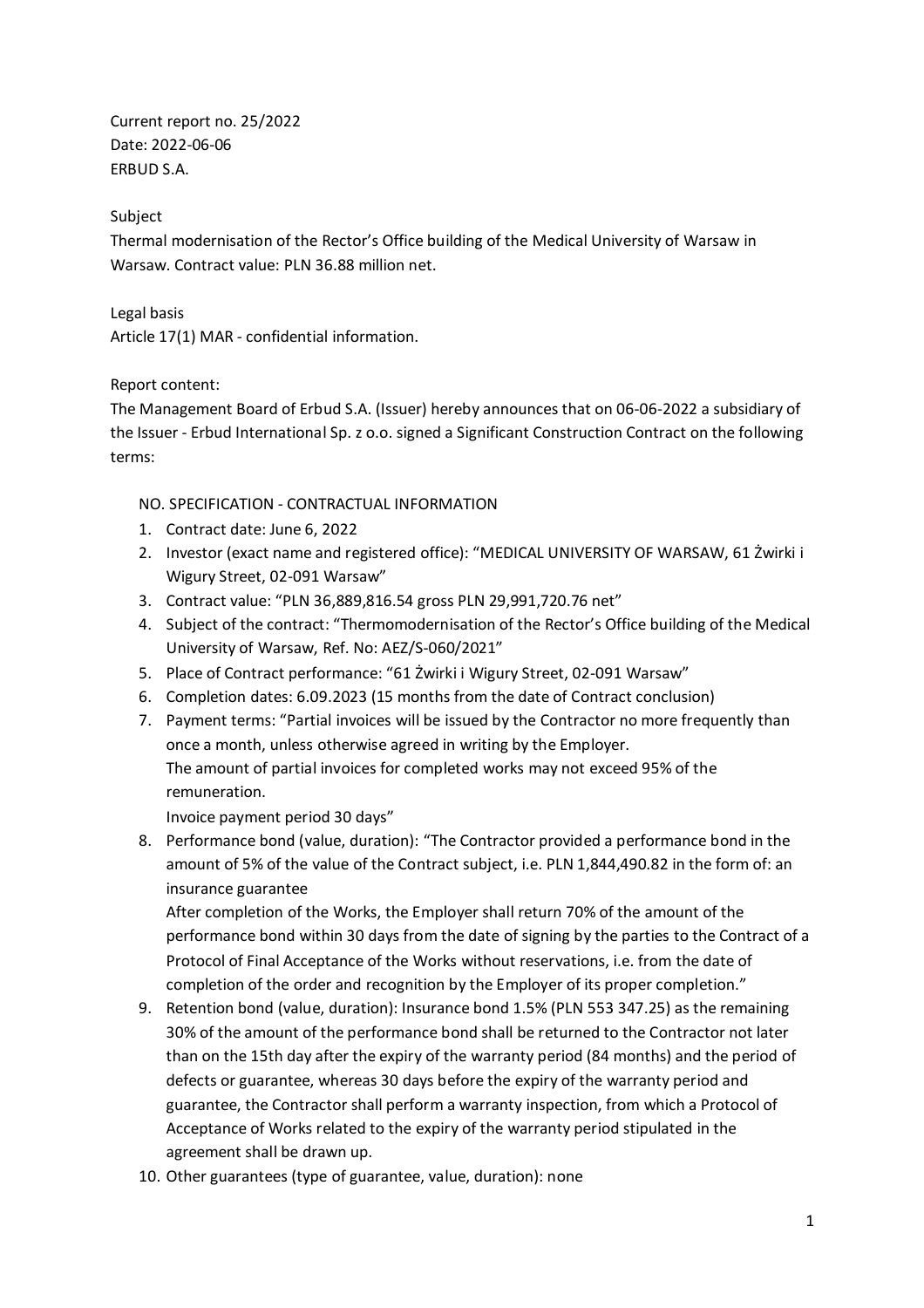- 11. Penalties: "Main events of contractual penalties:
	- 1) The parties reserve contractual penalties calculated in the following situations and amounts:
		- 1/-The Contractor shall pay the Employer a contractual penalty:
			- a) for failure to complete the Works within the period referred to in Art. 3(1) of the Agreement - in the amount of 0.05% of the total net remuneration referred to in Art. 17(1) for each day of delay;
			- b) for delay in removal of defects identified during the warranty or guarantee period in relation to the deadline specified in Art. 20(5), in the amount of 0.05% of the total net remuneration referred to in Art. 17(1), for each day of delay;
			- c) for each case of performance of a part of the subject matter of the Contract by an entity which has not been reported to the Employer as a Subcontractor or which has not been approved as a Subcontractor by the Employer in accordance with the requirements of Art. 14; - in the amount of 0.01% of the total net remuneration referred to in Art. 17(1);
			- d) for each case of failure to submit for acceptance of works which will be covered or removed from sight - in the amount of 0.01% of the total net remuneration referred to in Art. 17(1);
			- e) for withdrawal from the Contract (in full or in part) by any of the Parties for reasons attributable to the Contractor, in the amount of 10% of the total net remuneration referred to in Art. 17(1);
			- f) for failure to pay insurance premiums or fulfil other obligations specified in Art. 21 in the amount of 1% of the total net remuneration referred to in Art.  $17(1)$ ;
			- g) for each failure by the Employer to comply with the requirement of employing persons on the basis of a labour contract, referred to in Art. 25, or failure to provide evidence of employment of workers, in the amount of PLN 1,000.00 for each identified case of non-compliance;
			- h) for each non-delivery or late delivery of documents in cases specified in the Contract, in particular during (acceptance or at the request of the Employer) in the amount of PLN 500.00 for each day of delay;
			- i) in the event of delay in submitting the Tender Cost Estimate to the Employer and presenting the Material and Financial Schedule within the time limit specified in Art. 3(5) in the amount of PLN 1,000.00 for each commenced day of delay;
			- j) for delay in removal of defects within the warranty or guarantee period in relation to the deadline specified in Art. 20(5) - in the amount of 0.05% of the net remuneration referred to in Art. 17(1) for each commenced day of delay.

The total amount of accrued contractual penalties may not exceed 30% of the net remuneration"

12. Notes: This is another (fourth) EI contract for thermal modernisation works. Currently, the Company is carrying out thermal modernisation works in the "design-build" system with the Maria Skłodowska-Curie National Institute of Oncology - National Research Institute, based in